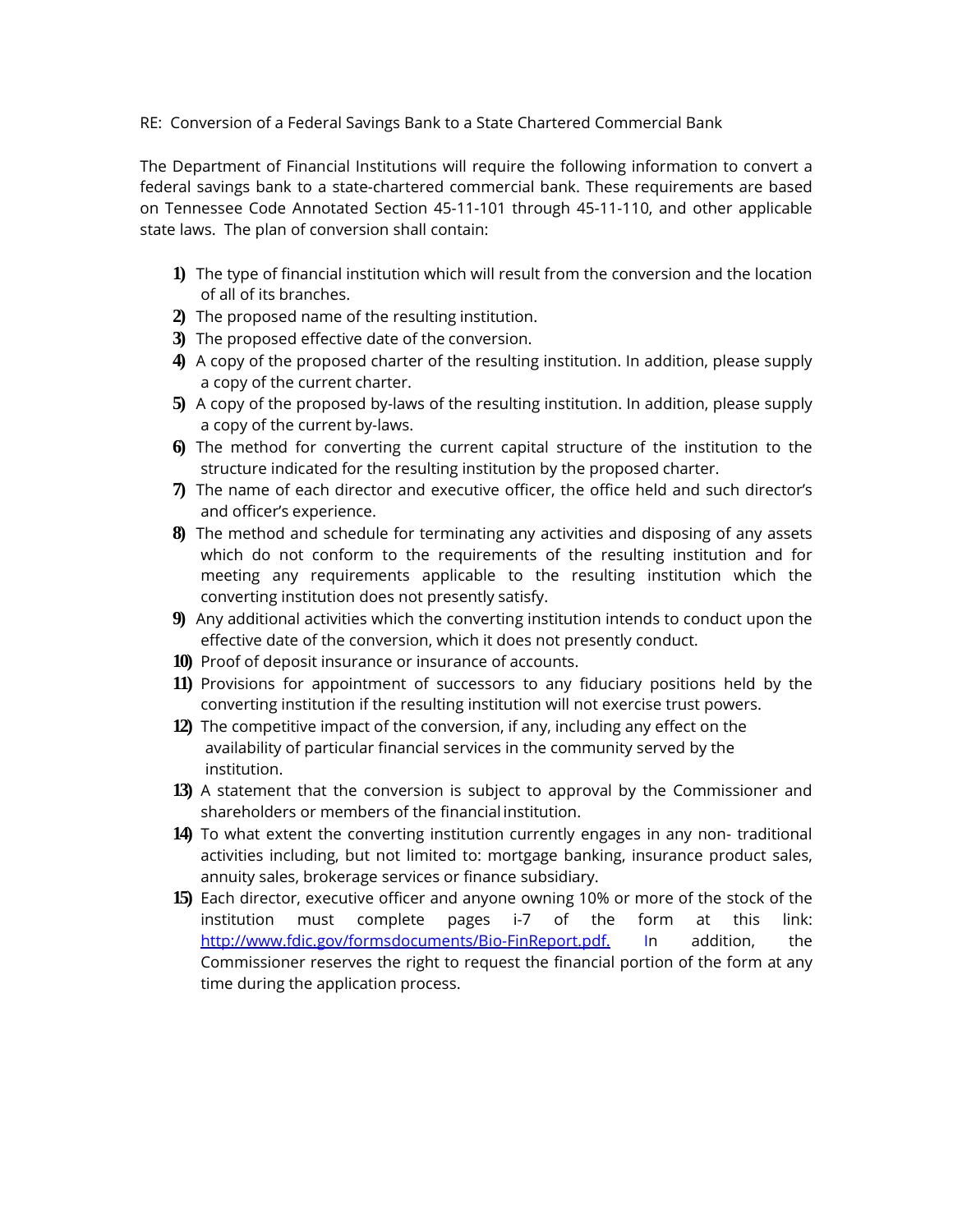Please submit the plan of conversion, including the information outlined above, to the Commissioner for approval, together with a certified copy of the authorizing resolutions of the board of directors showing approval by a majority of the entire board. Any of the above information that is not applicable should be so noted in the plan of conversion.

The application for conversion shall be accompanied by a non-refundable fee of \$3,000. Please make check payable to the Tennessee Department of Financial Institutions.

The Commissioner shall approve the plan of conversion if it meets the requirements of T.C.A. Section 45-11-105(d)(1-8).

Stockholders must approve the conversion by a majority vote of each class at a meeting called to consider such action, unless a greater vote is required by the charter. This vote shall constitute the adoption of the charter and bylaws of the resulting financial institution. Mutually–owned financial institutions must approve the conversion by a majority vote of those members of the institution qualified to vote in person or by mail ballot at a meeting called to consider such action.

Prior to mailing, notice of the meeting of shareholders or members and the proxy statement or mail ballot form shall be submitted to the commissioner for approval. The commissioner may require changes in the disclosures and the proxy or mail ballot provided the stockholders or members to assure full and adequate disclosure prior to those documents being mailed to stockholders or members. Notice of the meeting and other disclosures shall be mailed to each stockholder or member thirty (30) days prior to the date of the meeting called to consider the conversion.

Publication Notice Requirements. Within three (3) days of the filing date (date mailed or delivered to the Department) of the application for a charter conversion, the applicant must publish one (1) time in a newspaper of general circulation in the community where the home office of the applicant is located, and each community where any other office or branch is located:

"Notice is hereby given that, pursuant to T.C.A. Section 45-11-101 et seq. of the Tennessee Code. ("Applicant"), with its main office located in , Tennessee, has filed an application with the Commissioner of Financial Institutions for the State of Tennessee for permission to convert its charter from that of a to a ("commercial bank"). Any person wishing to comment on or protest this application or any person having information which may have a bearing on the fitness of the Applicant, or any of its directors or officers, may file comments with the Commissioner of Financial Institutions at the Tennessee Tower, 26<sup>th</sup> Floor, Rosa L. Parks Avenue, Nashville, Tennessee 37243, or telephone the Department of Financial Institutions at 615/741-5018. Written or